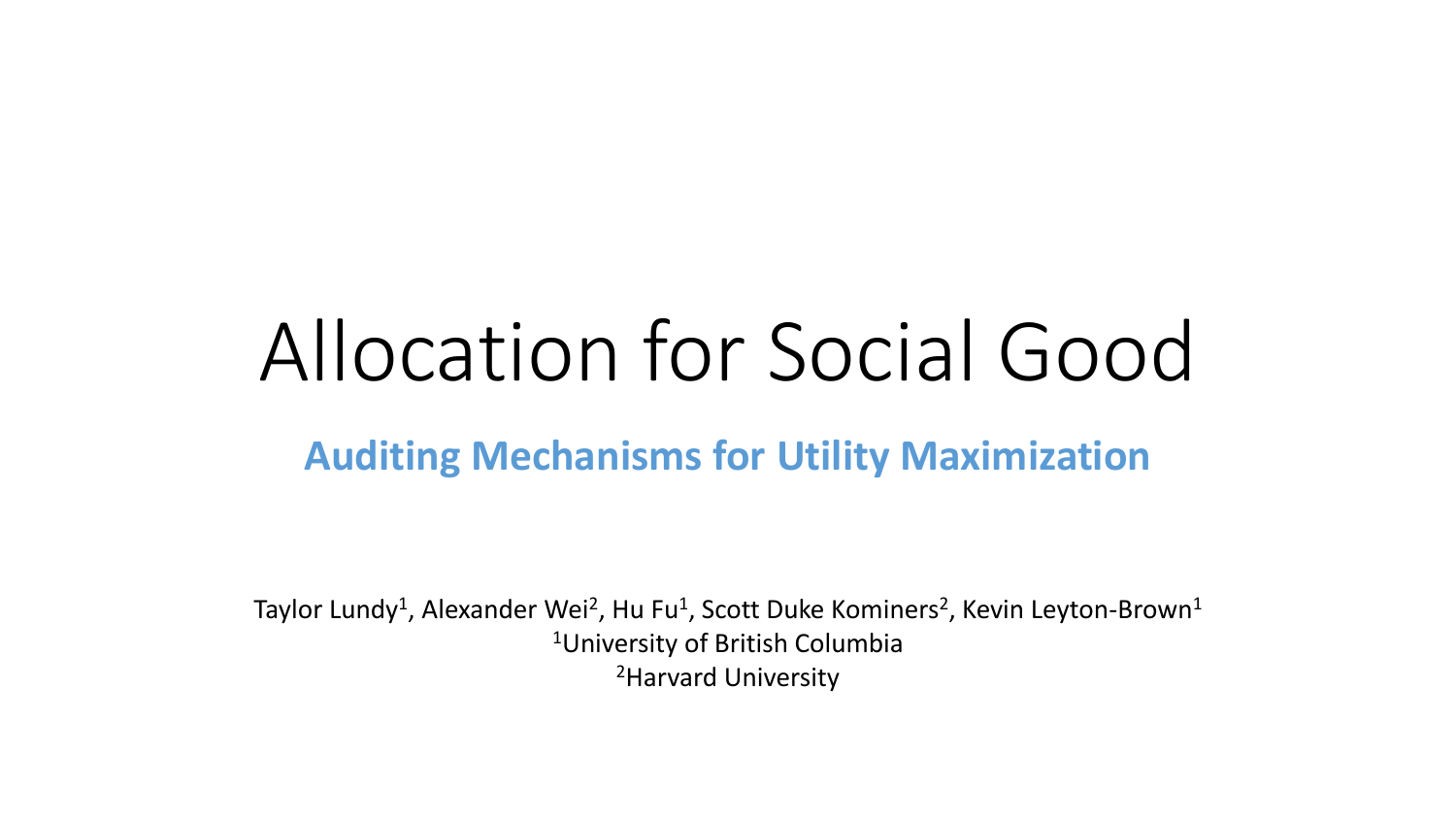## Food Banks and Food Pantries

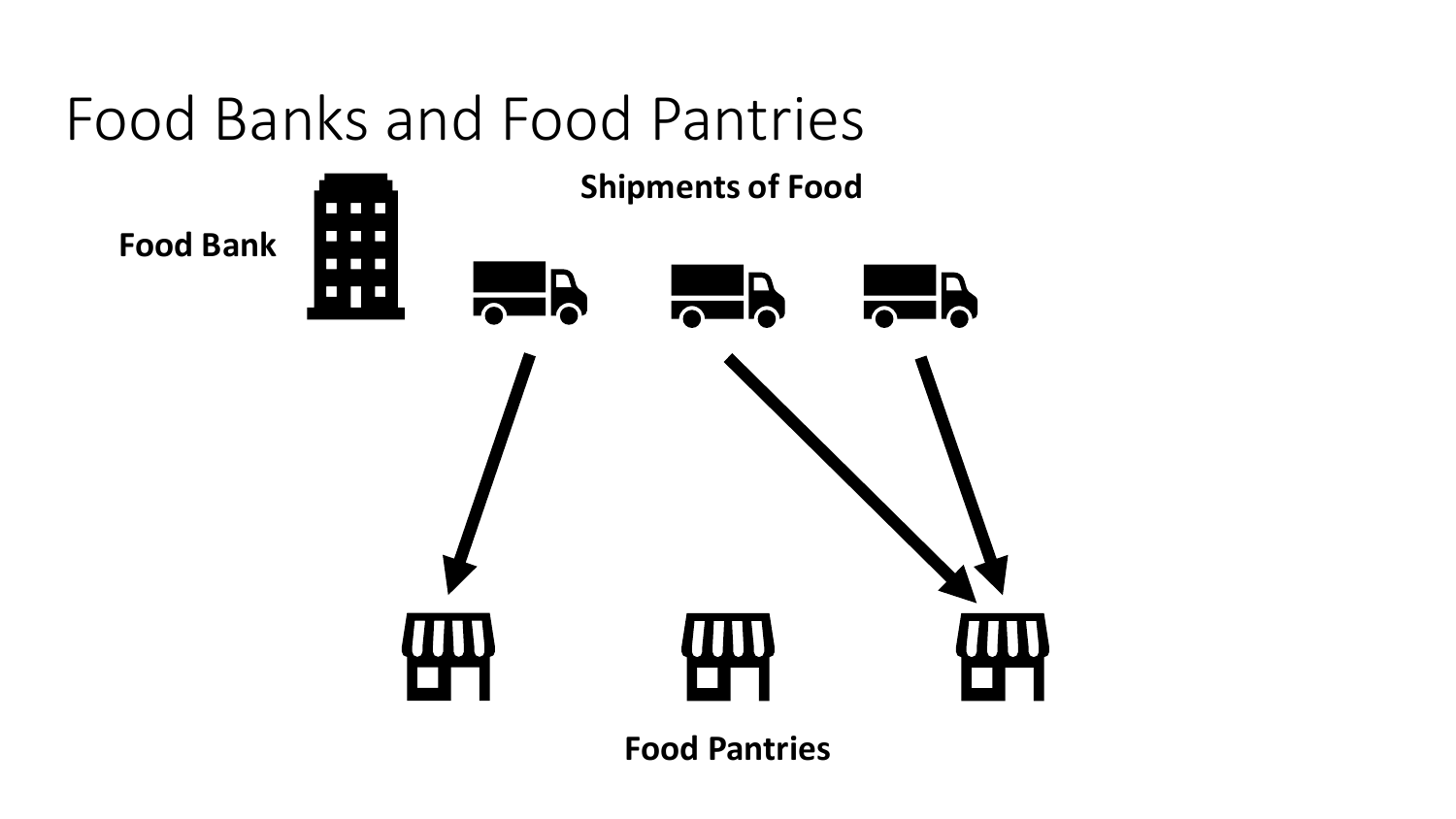# Difficulties in this setting

● Private information

● Self-interest

- No monetary transfers
	- o Can interfere with operating costs
	- o More demand does not equal more money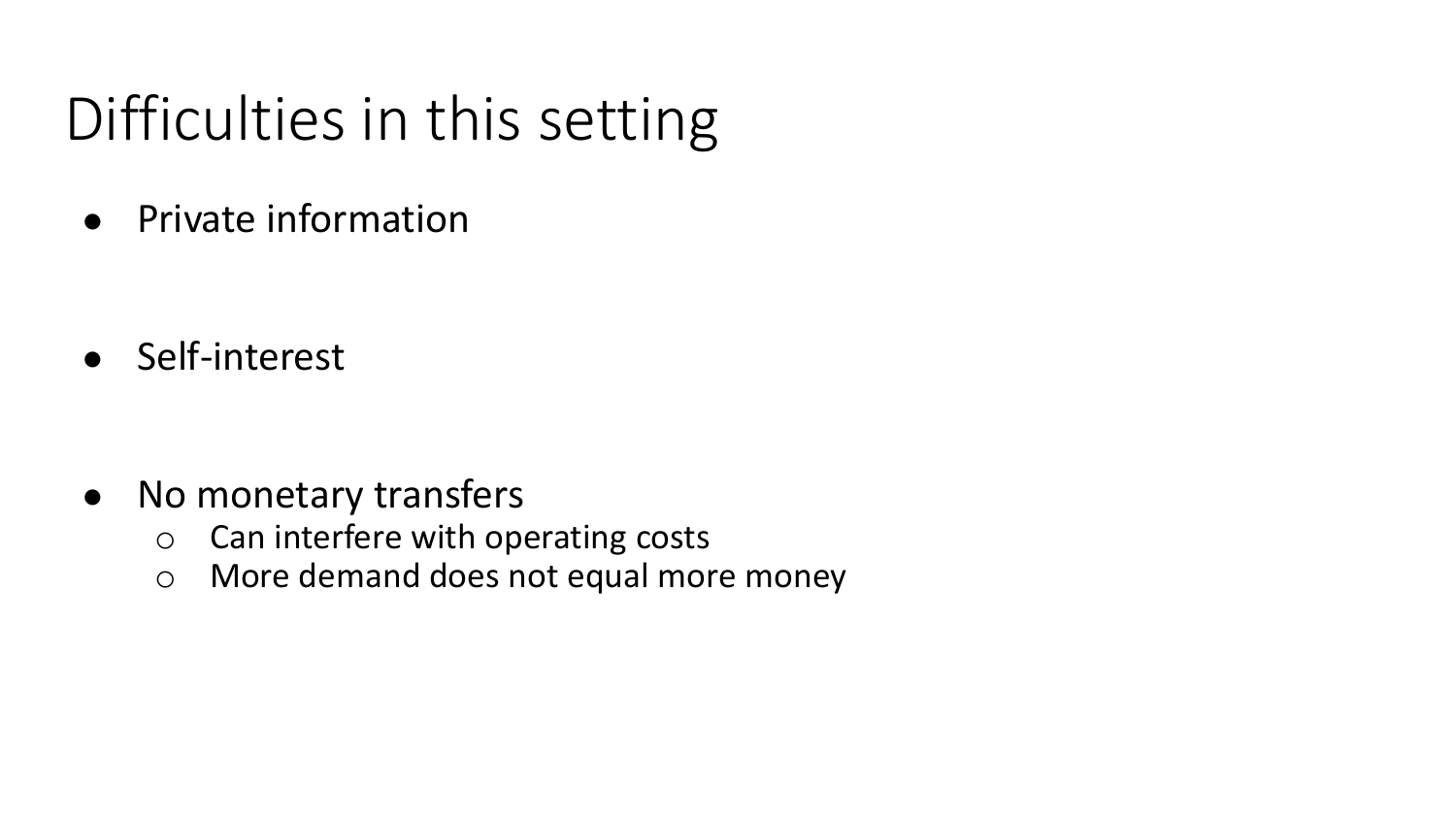## Tools

#### **Auditing**

• Non-profits are often obligated to observe how their resources are being utilized

#### **Repeated Interactions**

• Enforce incentives by withholding future allocations

- We can use this information to help maintain accountability
- Reduce no money problem to a utility maximization problem (i.e. allocation minus payments)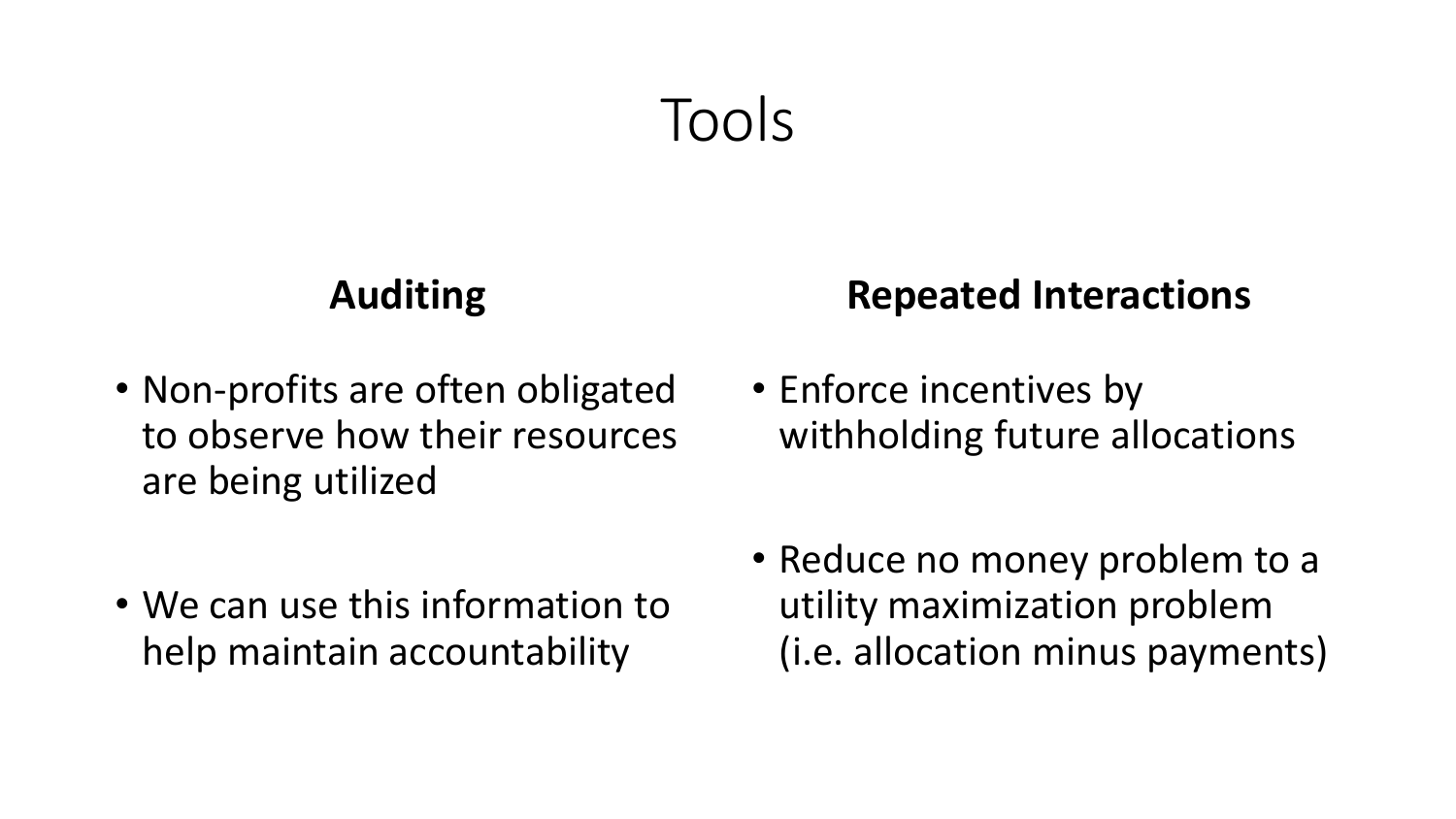## **Outline**

- We show how auditing can be used to improve social utility.
	- Auditing can decrease the payments of existing auctions
	- Auditing can give rise to new optimal utility maximizing auctions

• We show how to reduce any repeated allocation problem without money to a single round social utility maximization problem.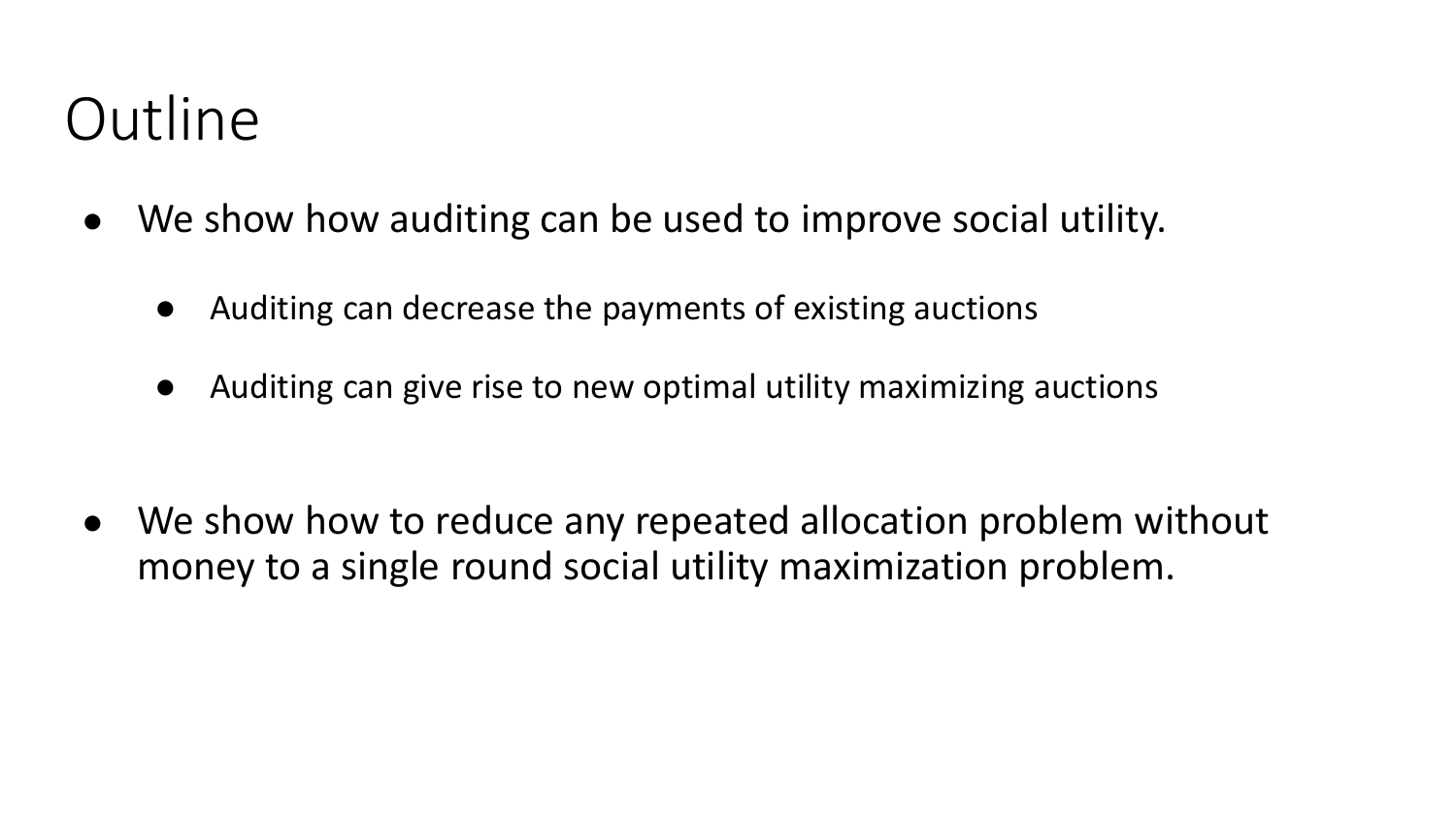## **Outline**

- We show how auditing can be used to improve social utility.
	- Auditing can decrease the payments of existing auctions
	- Auditing can give rise to new optimal utility maximizing auctions

• We show how to reduce any repeated allocation problem without money into a social utility maximization problem.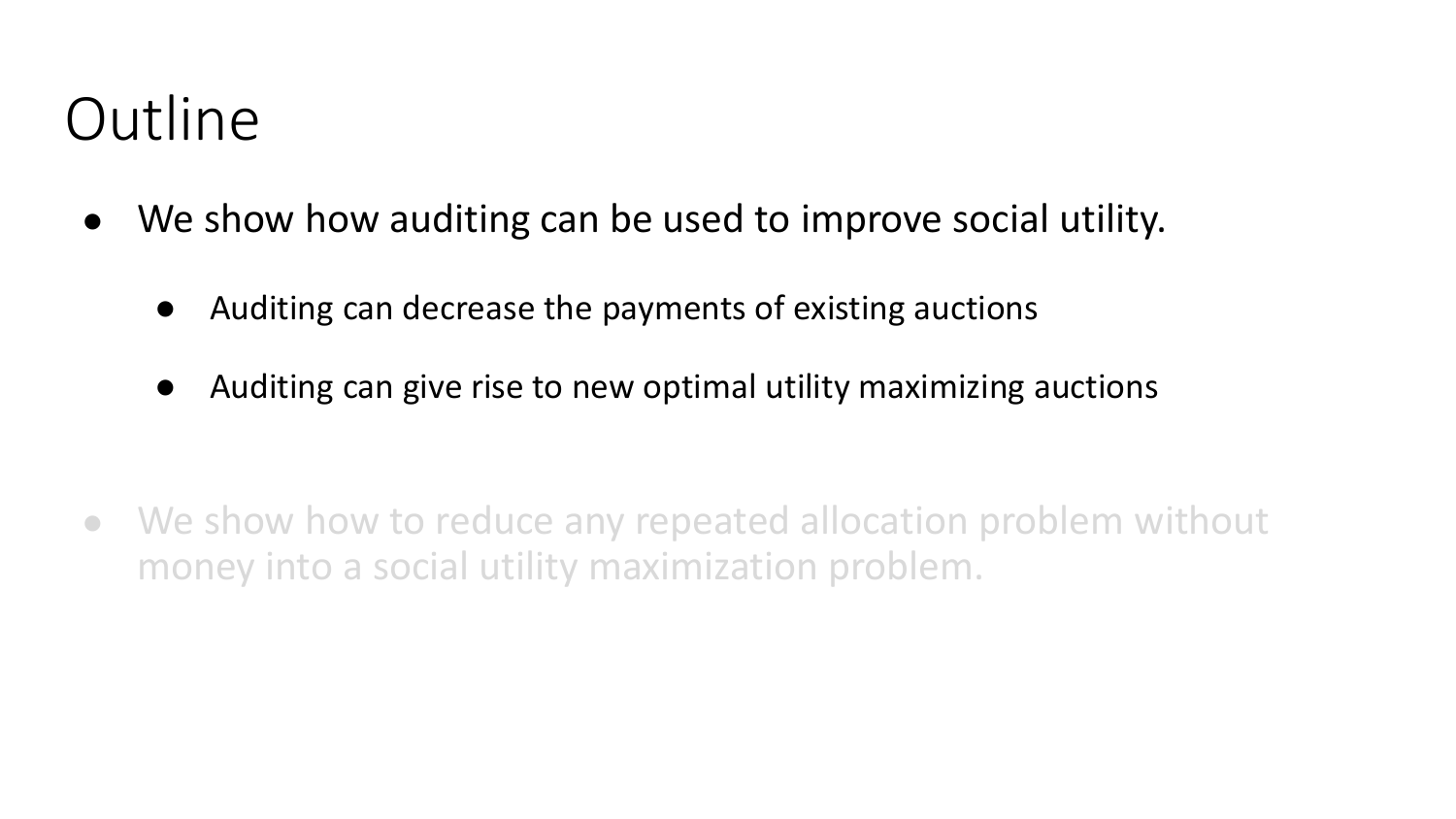## Preliminaries



 $d_i \sim t_i$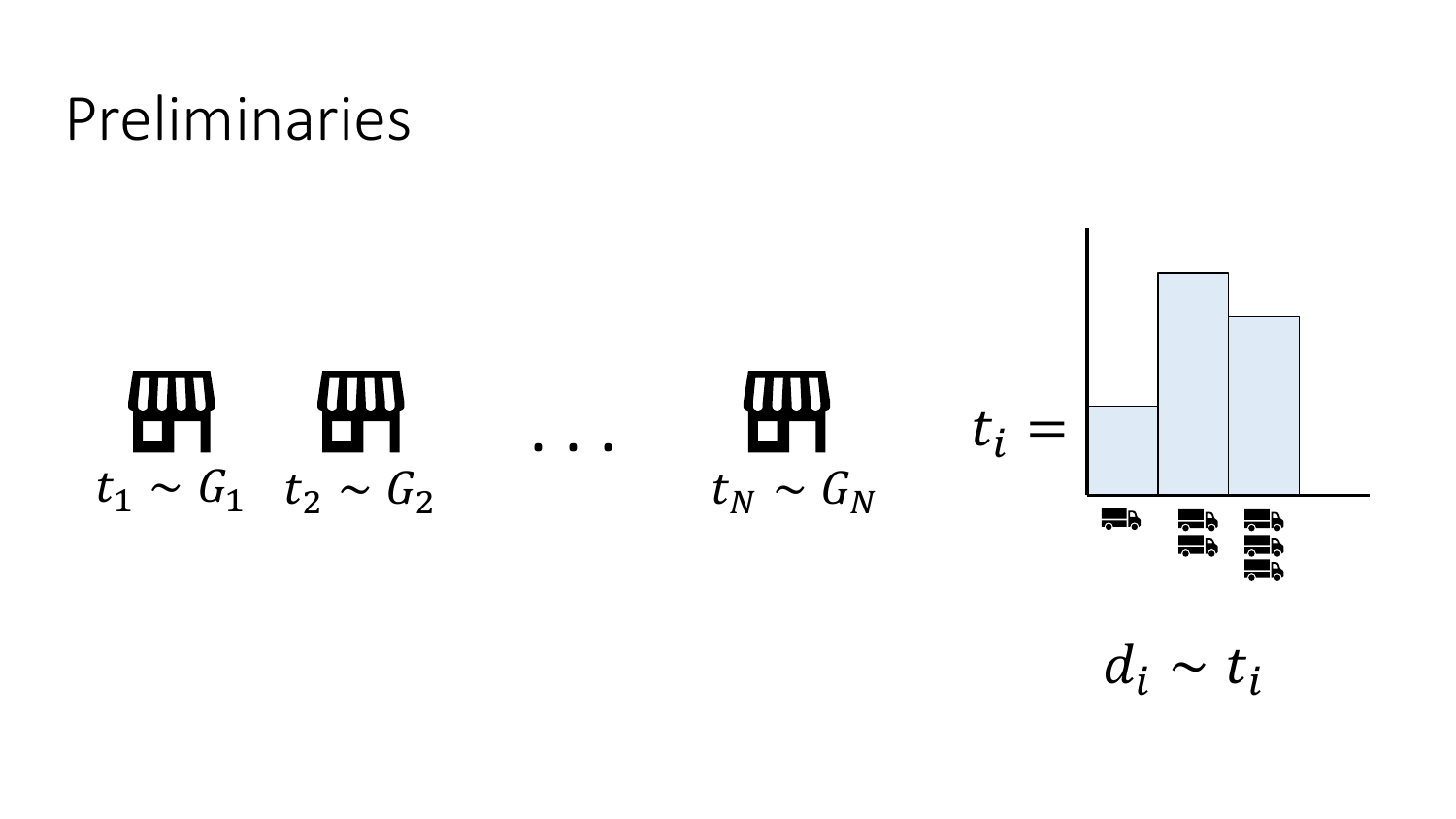### Auditing Mechanism

- 1. Private types  $t_i \sim G_i$  are realized.
- 2. Each agent reports a type  $\hat{t}_i$  to the center.
- 3. The center makes an allocation  $x(\hat{\boldsymbol{t}}) = (x_1(\boldsymbol{t}), \ldots, x_N(\boldsymbol{t})).$
- 4. Each agent i's demand  $d_i \sim t_i$  is realized.
- 5. The center audits the agents and observes a level of consumption  $d_{\text{obs}} := \min(d_i, x_i)$  for each agent.
- 6. The center charges a payment  $p_i(\hat{\boldsymbol{t}}, d_{\text{obs}})$ .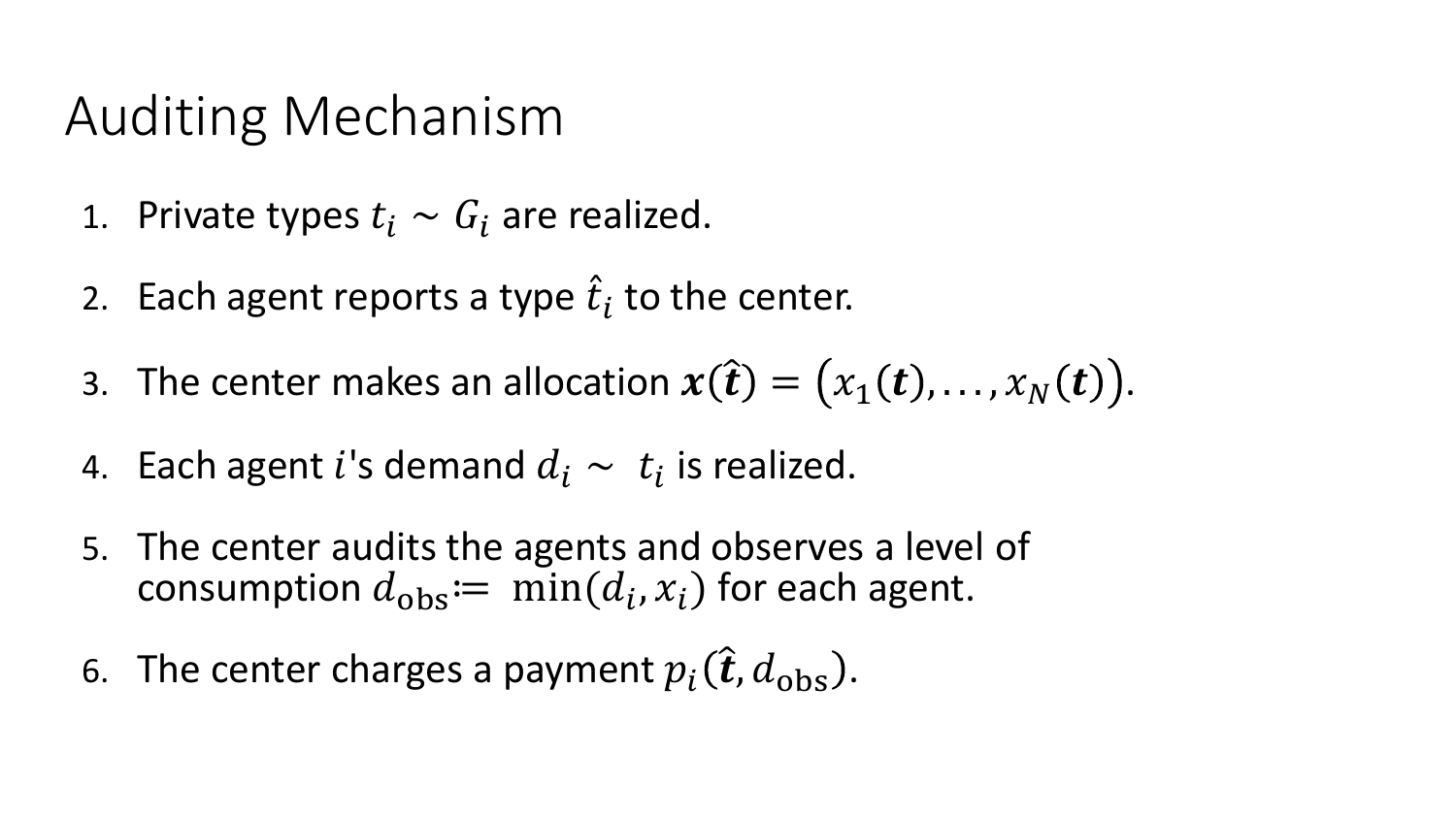### Food Pantry Utility

- $\bullet$  **Value**:  $\min(d_i, x_i)$
- **•** Payment:  $p_i(\hat{\boldsymbol{t}}, \min(d_i, x_i))$

#### **Quasilinear utility**

Utility  $=$  Value  $-$  payment

Interim:  $u_i(\hat{t}_i,t_i)$ 

An auditing mechanism ℳ is *Bayesian-Nash incentive compatible* (BIC) if it makes honest reporting a Bayesian Nash equilibrium, i.e. if under  $\mathcal M$  we have  $u_i(t_i,t_i)$  $\geq u_i(\hat{t}_i,t_i)$  for all  $t_i.$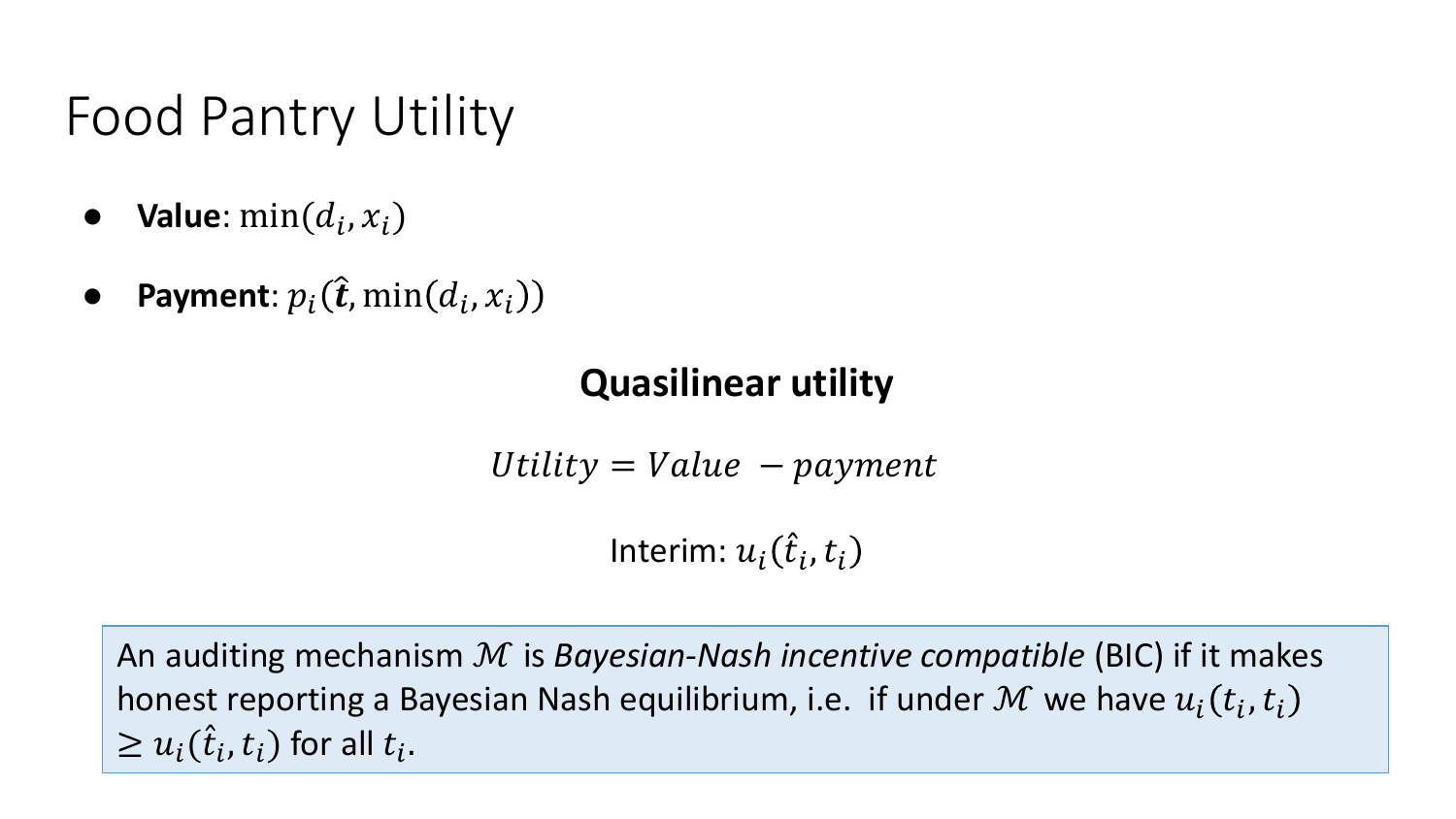## Social Utility Objective



Maximize value minus payments

BIC constraints

No negative payments

Difficult to solve for the general case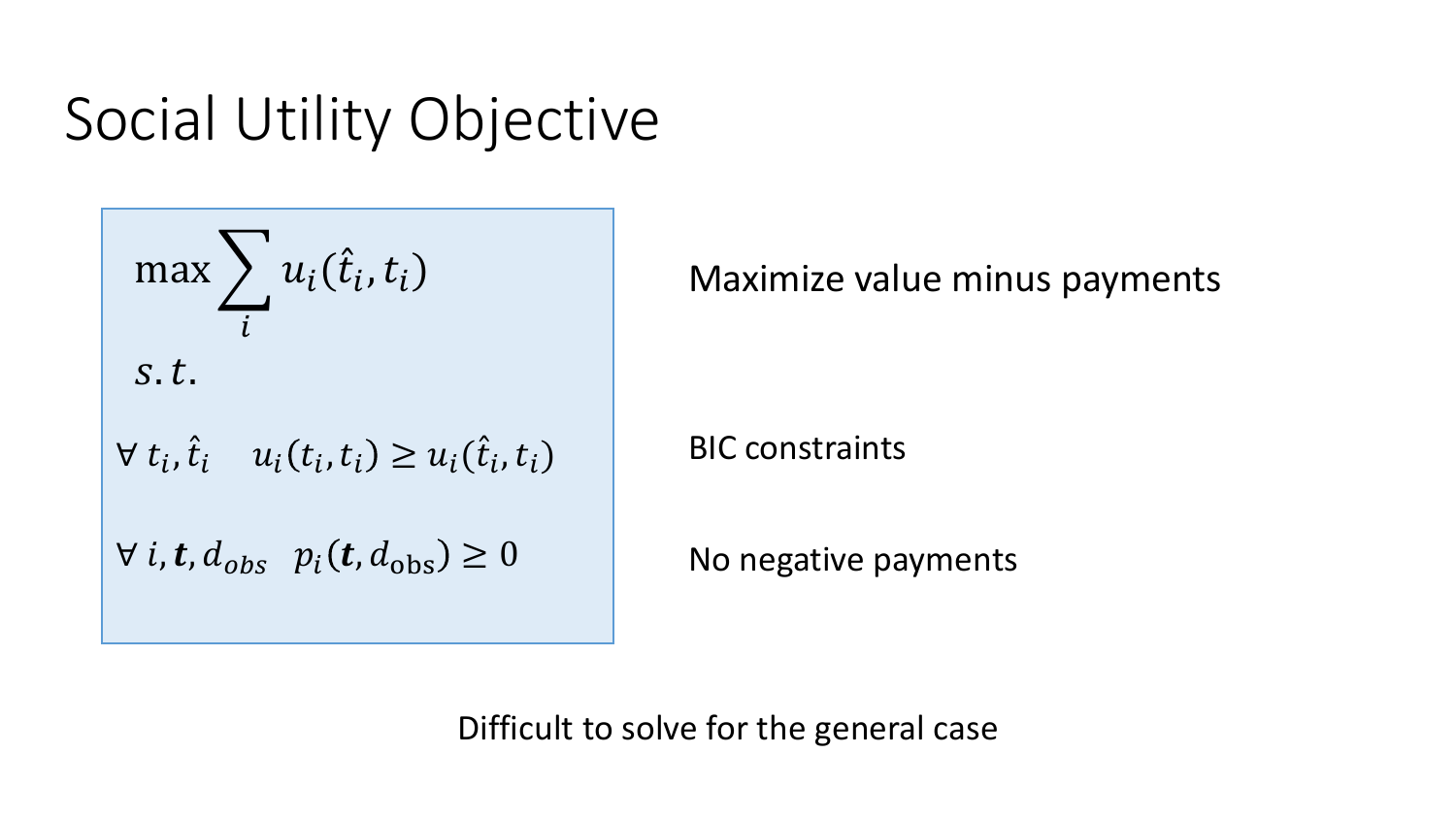## Unit Demand Setting

- Each agent either gets allocated one shipment or nothing.
- Usually unit demand is a simple setting to optimize using classical auction theory.
- Problem: two payment terms, one for each observed outcome.
- We show you only need to charge when the item goes unused when maximizing utility.

**Waste-not-Pay-not Mechanisms**



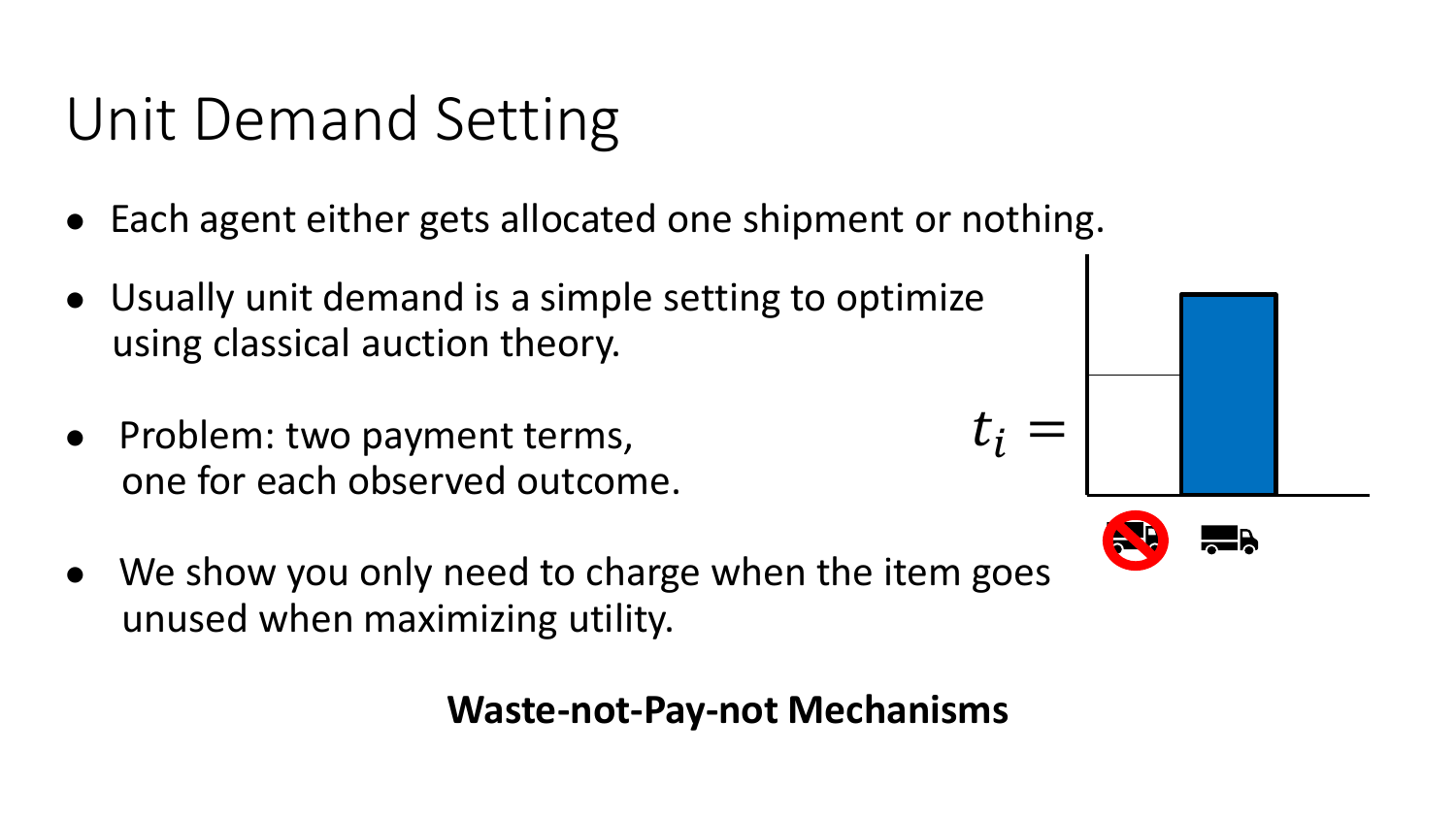## Single Parameter with Auditing

#### **Myerson's Lemma with Auditing**

*Every* **waste-not-pay-not** *mechanism satisfies* **BIC** *constraints if and only if for each agent , the following two conditions hold:*

- 1. The interim allocation rule  $x_i$  is monotone non-decreasing.
- 2. The expected payment for reporting  $\hat{t}_i$  **when the observed demand is** *0 is*   $\hat{t}$ į

$$
p_i(\hat{t}_i, d_{\text{obs}} = 0) = \frac{\hat{t}_i \cdot x_i(\hat{t}_i)}{(1 - \hat{t}_i)} - \int\limits_0^t \frac{x_i(v)}{(1 - v)^2} dv
$$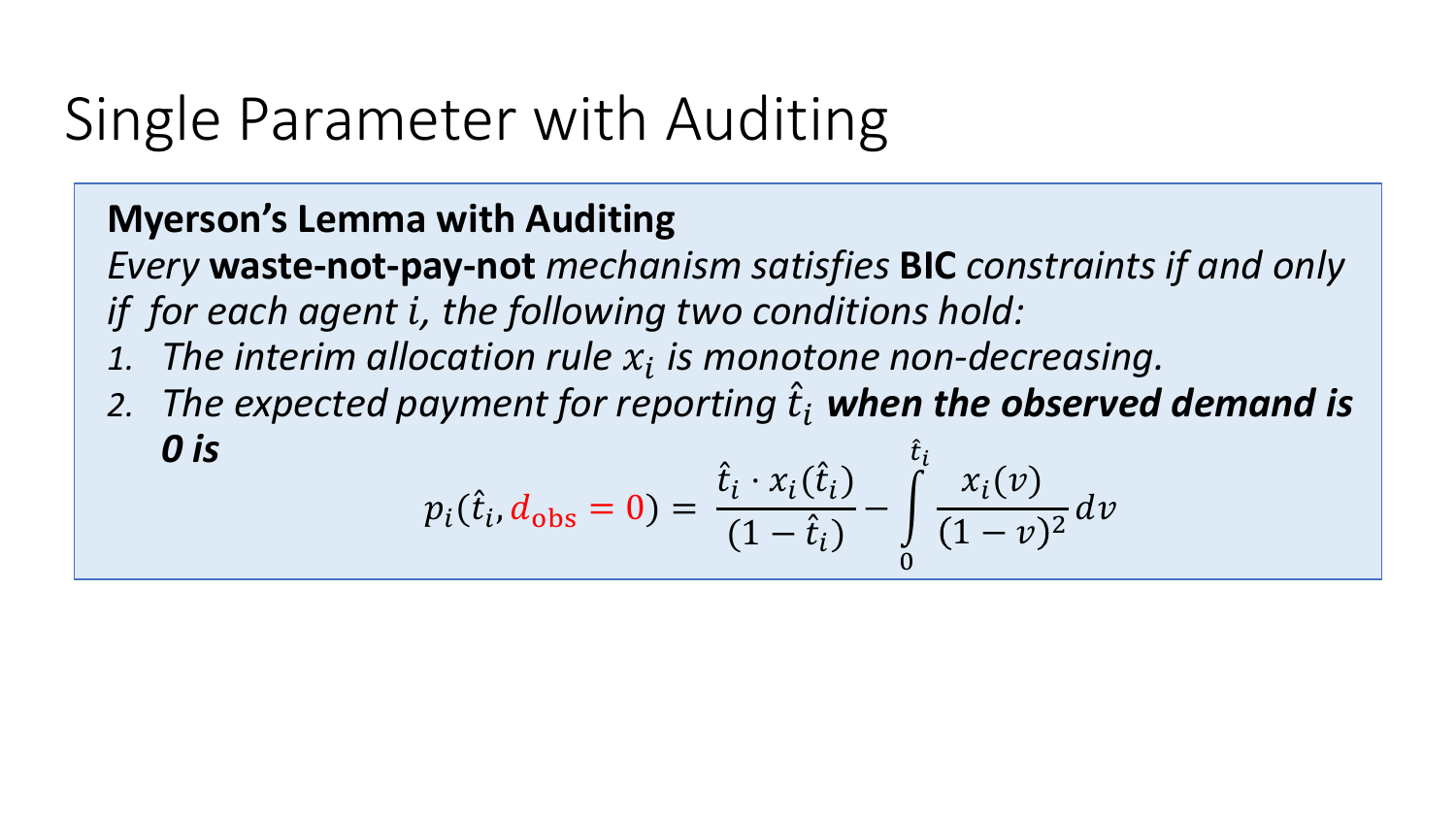#### Audited Second Price Auction

![](_page_12_Figure_1.jpeg)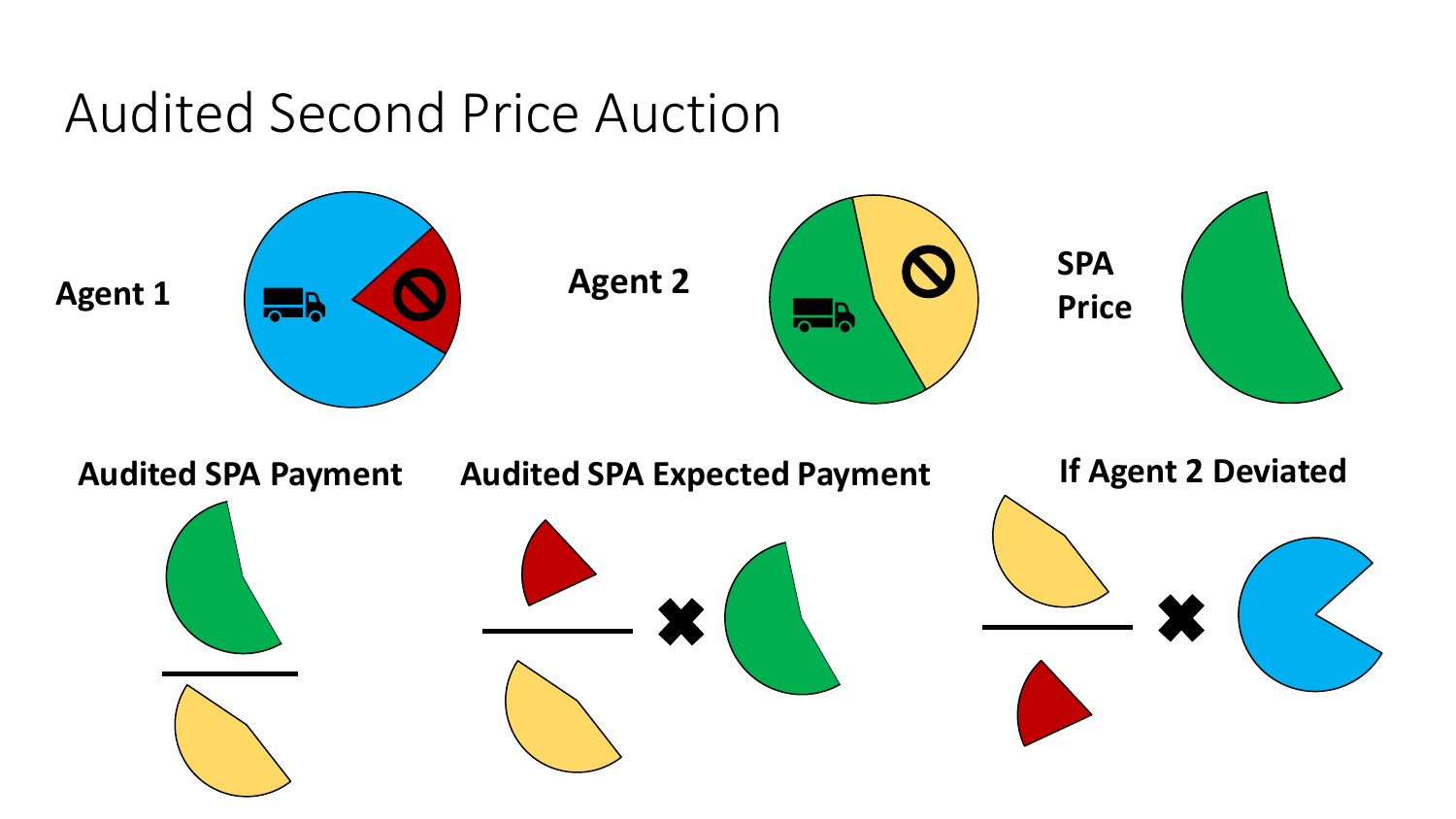### Audited Second Price Auction

Payments are SPA payments scaled by:

$$
\frac{1 - type}{1 - price} \le 1 \quad \text{When type } \ge \text{price}
$$
\n
$$
\ge 1 \quad \text{When type } \le \text{price}
$$

Ex: Uniform Distribution

$$
\mathbf{E}[Winning\ type] = \frac{2}{3} \text{ and } \mathbf{E}[Price] = \frac{1}{3}
$$

Auditing cuts the expected payment in half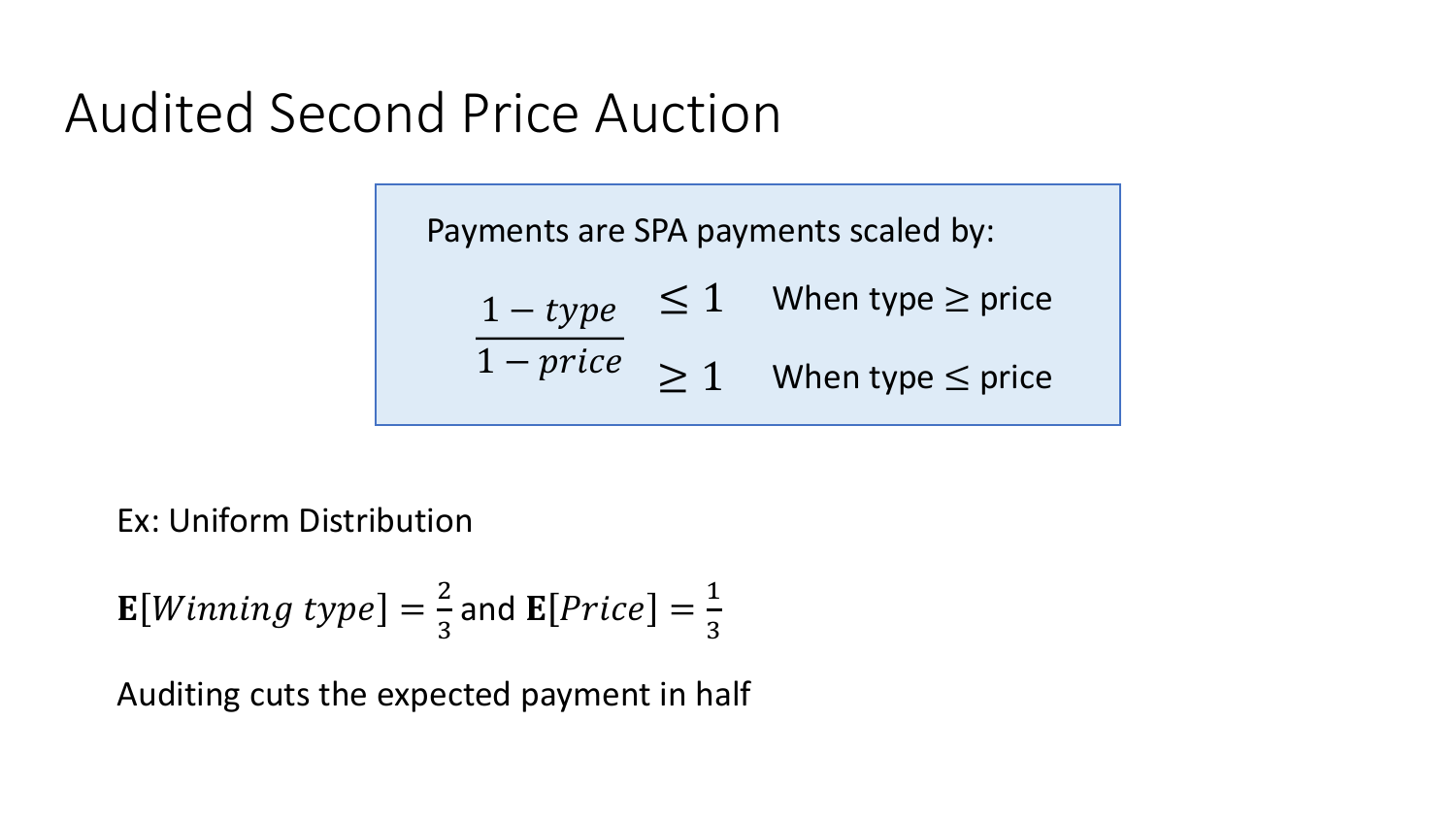# Auditing payments

● By changing payments we can increase the utility of the optimal social utility mechanism whenever it charges a payment.

● Does auditing have a different optimal social utility allocation rule?

• We can derive new optimal social utility allocation rules which can give larger gains than just altering the payment.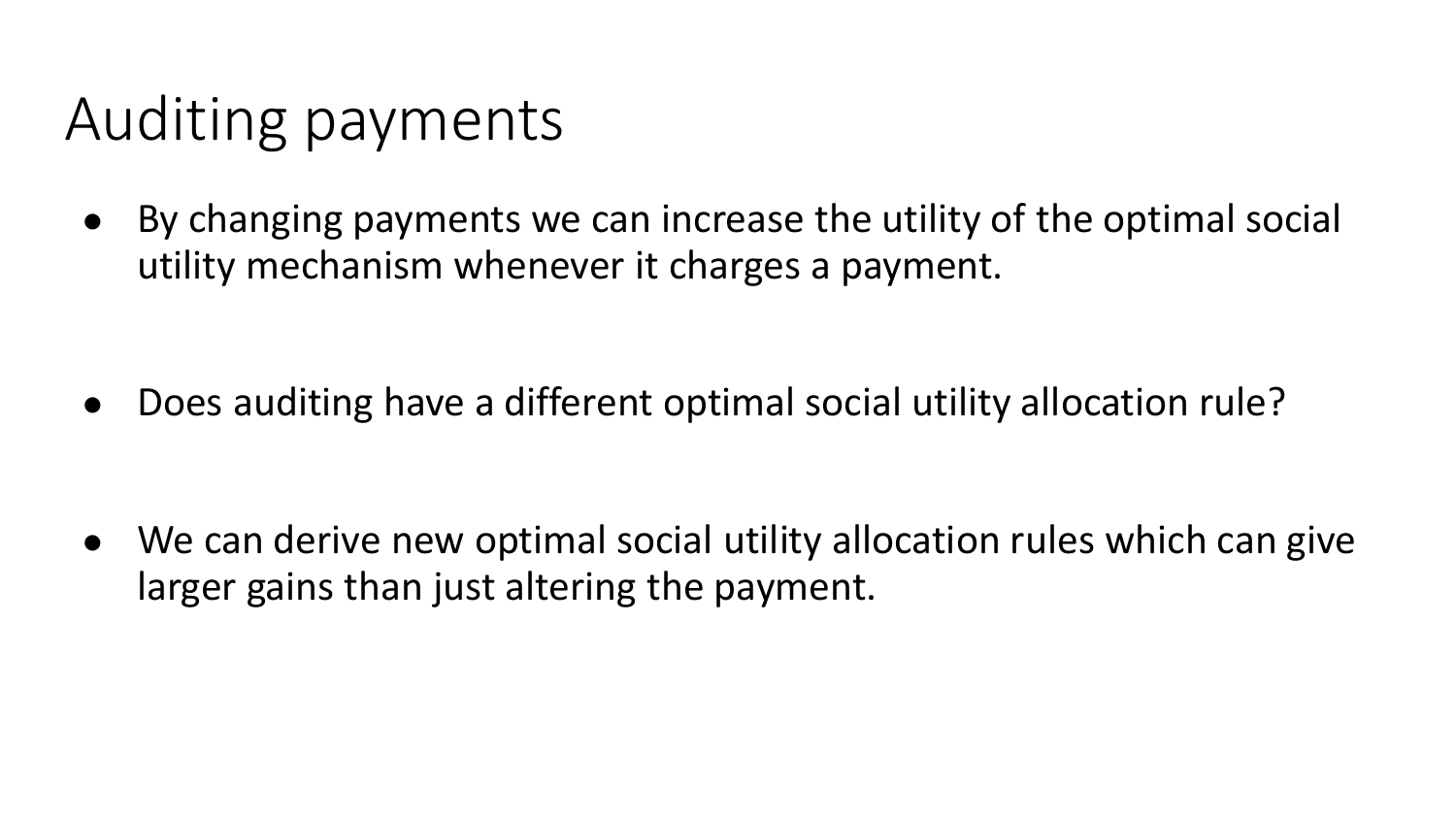## Beyond Unit Demand

● Optimal social utility mechanism is not characterized

● VCG can also be improved with auditing

• Optimal auditing payments depend on the typespace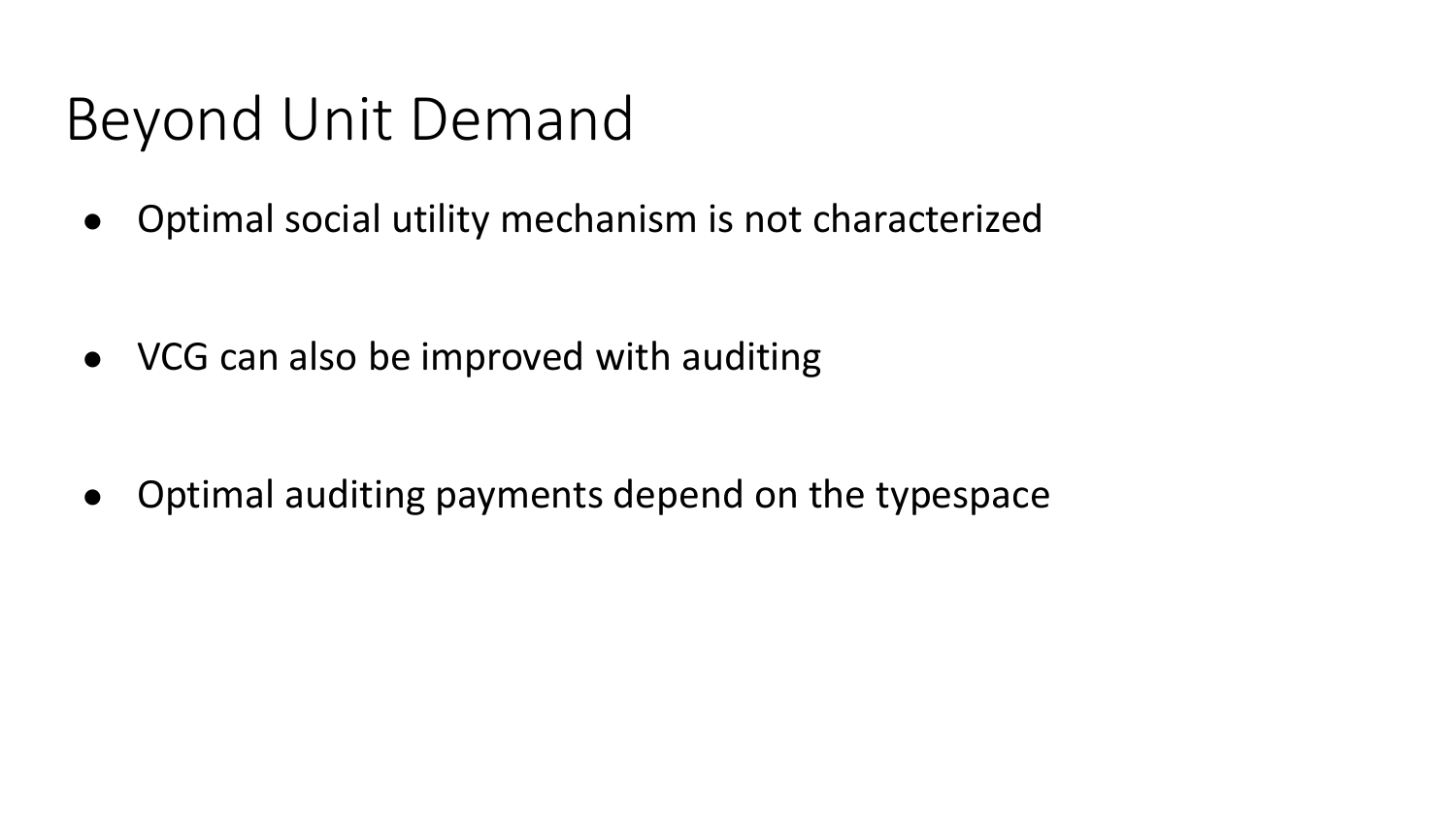# Roadmap of auditing and debt mechanisms

- We show how auditing can be used to improve social utility.
	- Auditing can decrease the payments of existing auctions
	- Auditing can give rise to new optimal utility maximizing auctions

• We show how to reduce any repeated allocation problem without money to a social utility maximization problem.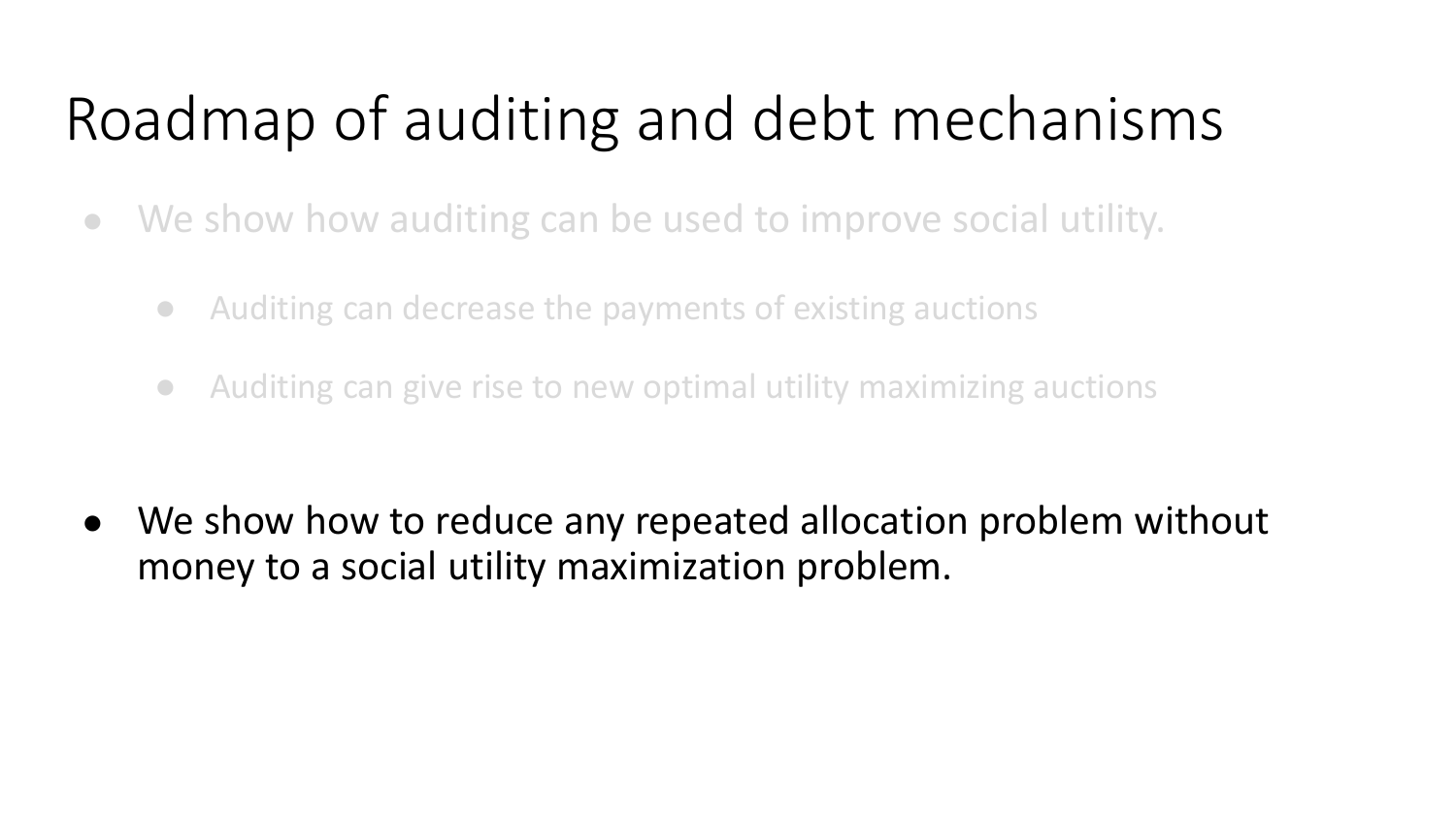#### Dynamic Mechanism Basics

- At each round  $k$  each agent realizes a new type from their prior distribution  $t^k \thicksim G$
- Each agent decides which type to report to the mechanism using a strategy that depends on not only their current type but the history of their interactions.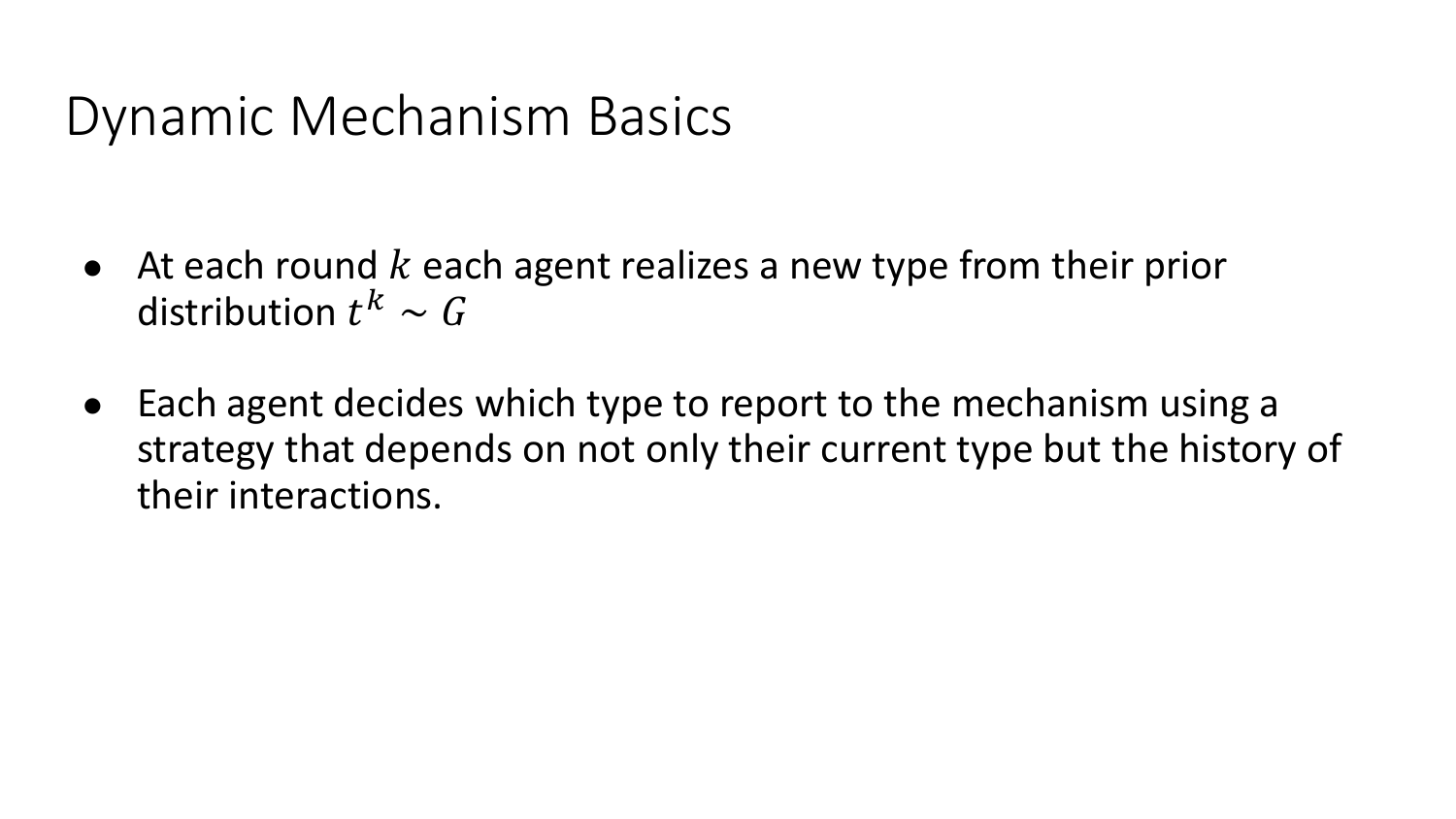### Dynamic Mechanism Basics cont.

● An agent's optimal strategy must take future interactions into account

• We assume an infinite time horizon without discounting

• We choose overtaking as our optimality criterion since it gives us resolution over finite deviations in strategy.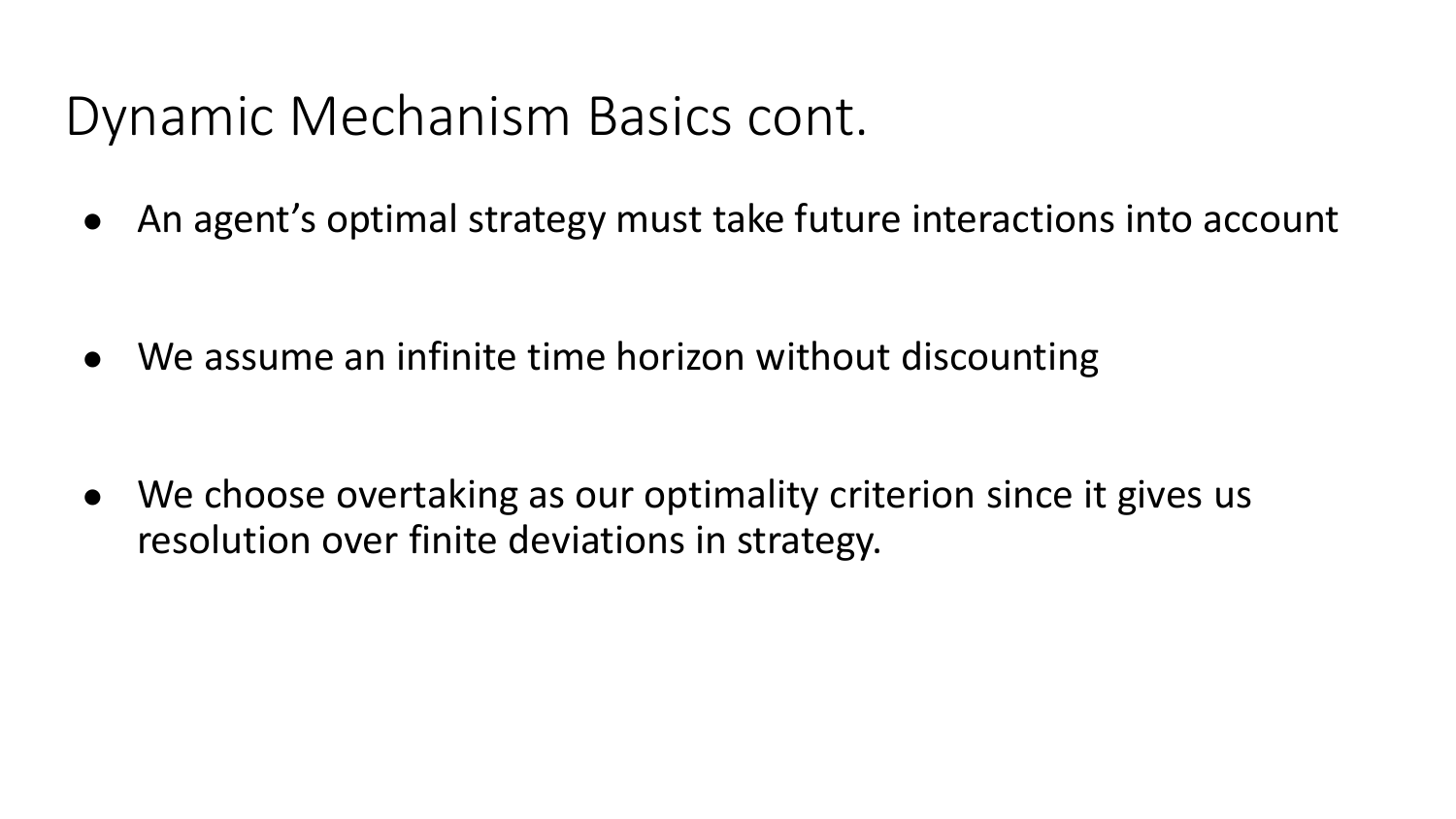## Debt Mechanisms

- Described by three components a static mechanism  $\mathcal M$  and two constants: the allocation length  $l$  and the debt rate  $r$
- Each round can be one of two types:

#### Allocation Rounds:

- Is allocated based on allocation rule x
- Payment p is added to an agent's debt
- Occur in consecutive batches of size l

Punishment Rounds:

- Agent is allocated nothing
- Debt is reduced by debt rate  $r$
- When debt is 0 returns to allocation rounds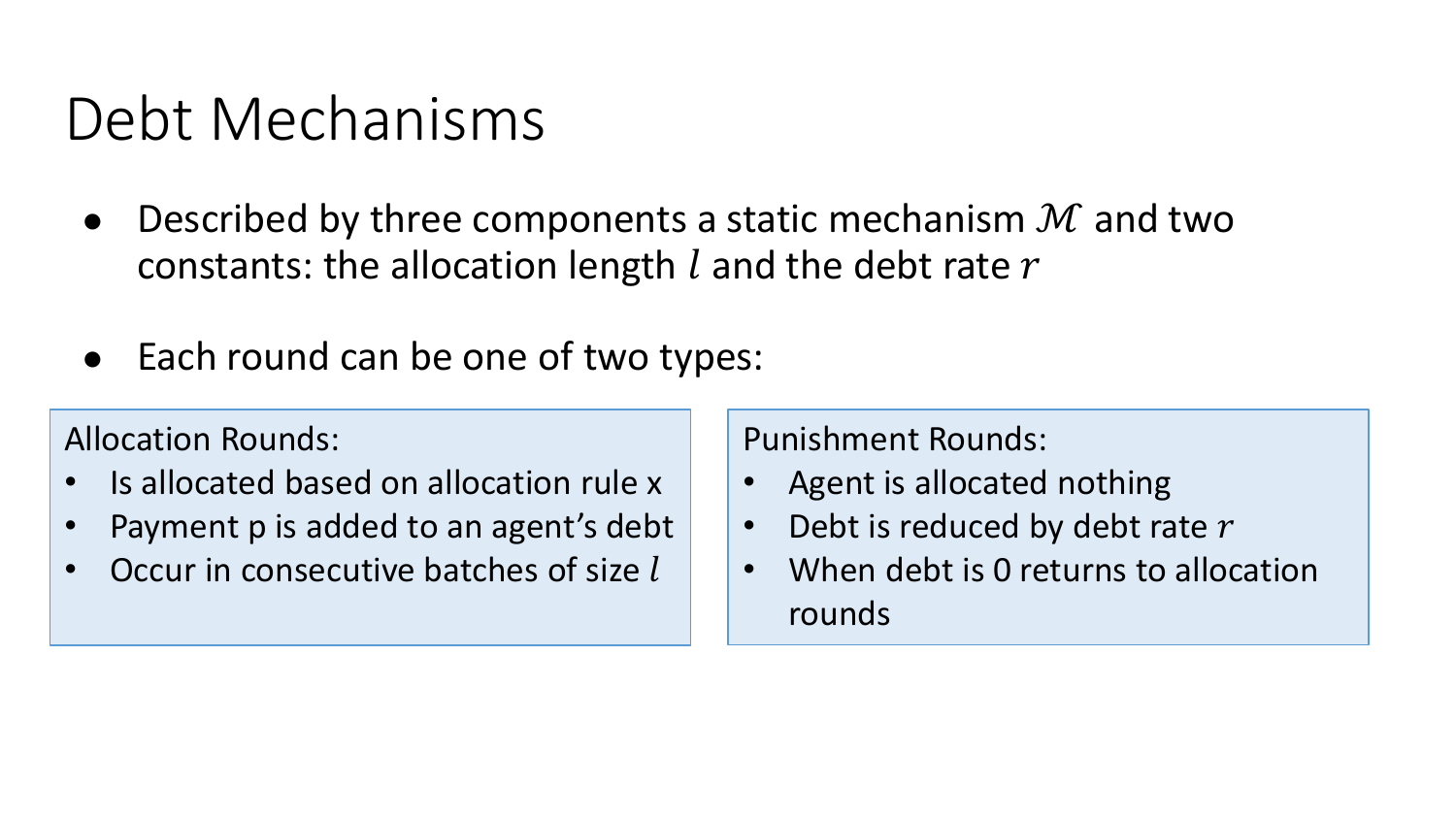# Debt Mechanisms

Allocation Rounds:

- Is allocated based on allocation rule x
- Payment p is added to an agent's debt
- Occur in consecutive batches of size  $l$

#### Punishment Rounds:

- Agent is allocated nothing
- Debt is reduced by debt rate r
- When debt is 0 returns to allocation rounds

Ex:

![](_page_20_Figure_10.jpeg)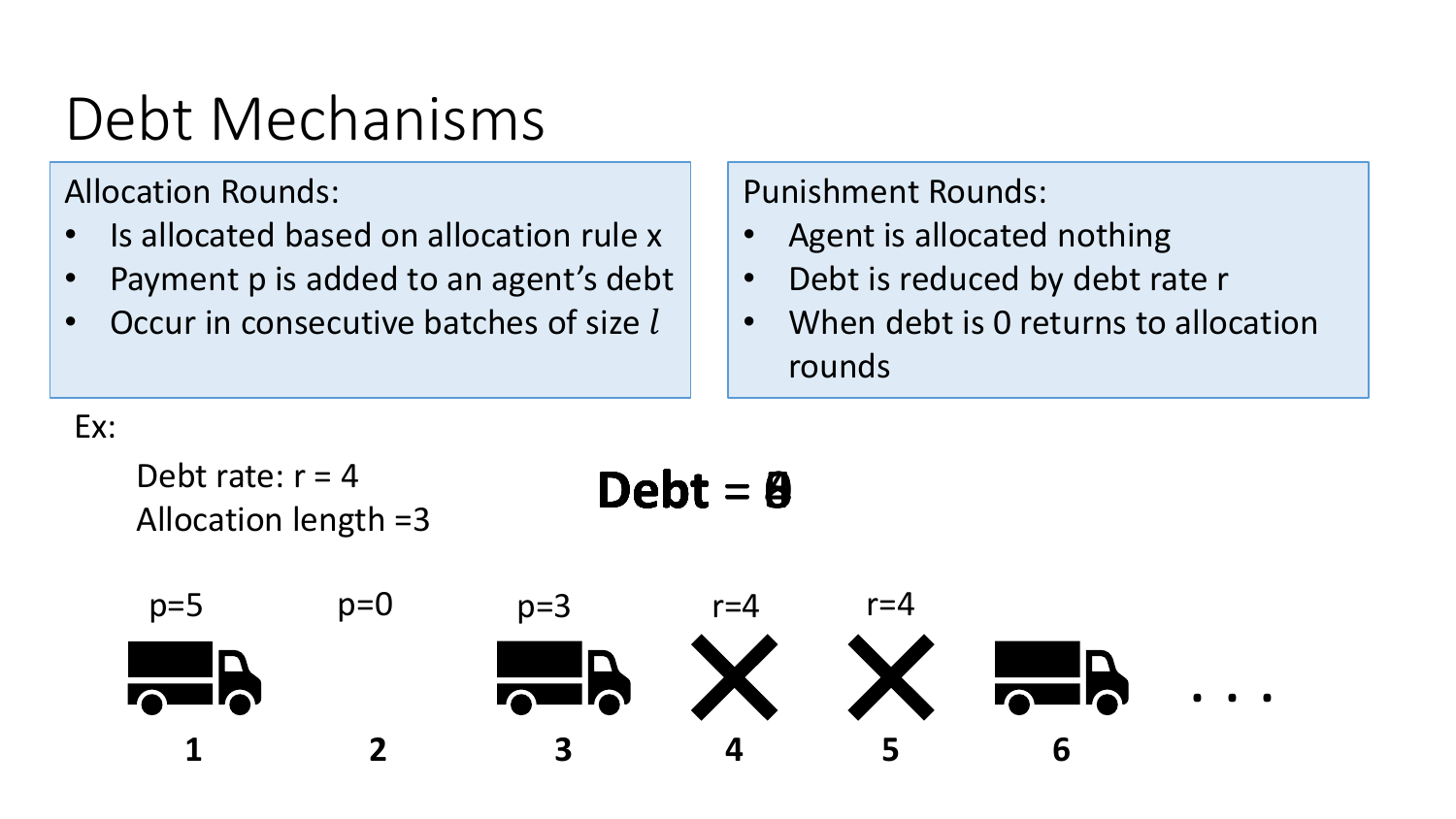## Reduction to Utility Maximization

Given a debt mechanism  $\mathcal{M}_D = (\mathcal{M}, r, l)$  if:

- Single round mechansim  $M$  satisfies BIC constraints
- $r = \mathbf{E}_t[t \cdot x(t) p(t)]$

Average welfare  $M_D$  = Expected Utility M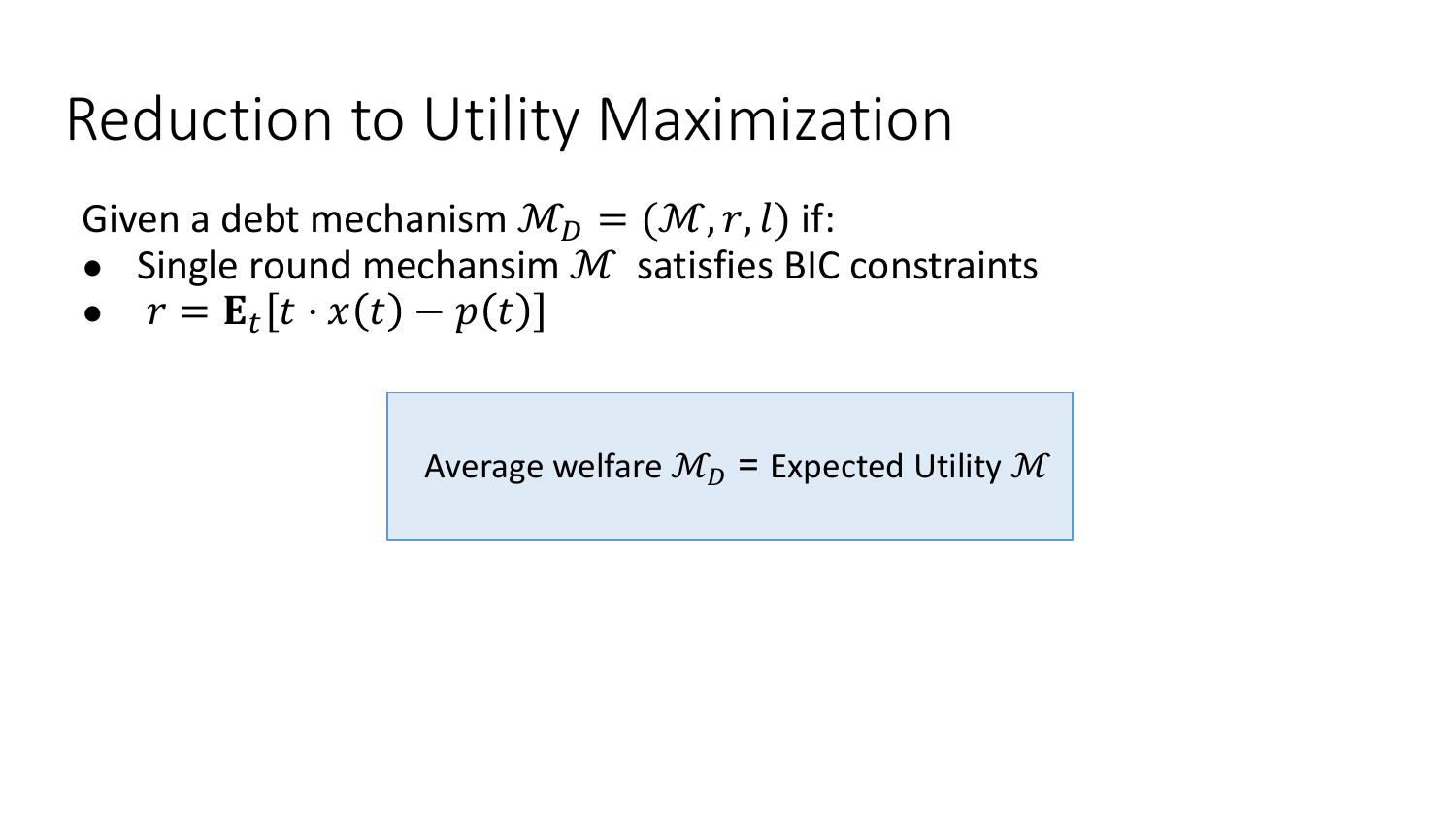### Related Work

#### Utility Maximization

Ruggiero Cavallo. Optimal decision-making with minimal waste: Strategyproof redistribution of vcg payments. Jason D. Hartline and Tim Roughgarden. Optimal mechanism design and money burning.

#### Repeated allocation without money

Artur Gorokh, Siddhartha Banerjee, and Krishnamurthy Iyer. From monetary to non-monetary mechanism design via artificial currencies.

Mingyu Guo, Vincent Conitzer, and Daniel M. Reeves. Competitive repeated allocation with-out payments.

Santiago Balseiro, Huseyin Gurkan, and Peng Sun. Multi-agent mechanism design without money.

#### Auditing

Hongyao Ma, Reshef Meir, David C. Parkes, and James Zou. Contingent payment mechanisms to maximize resource utilization.

Robert G. Hansen. Auctions with contingent payments.